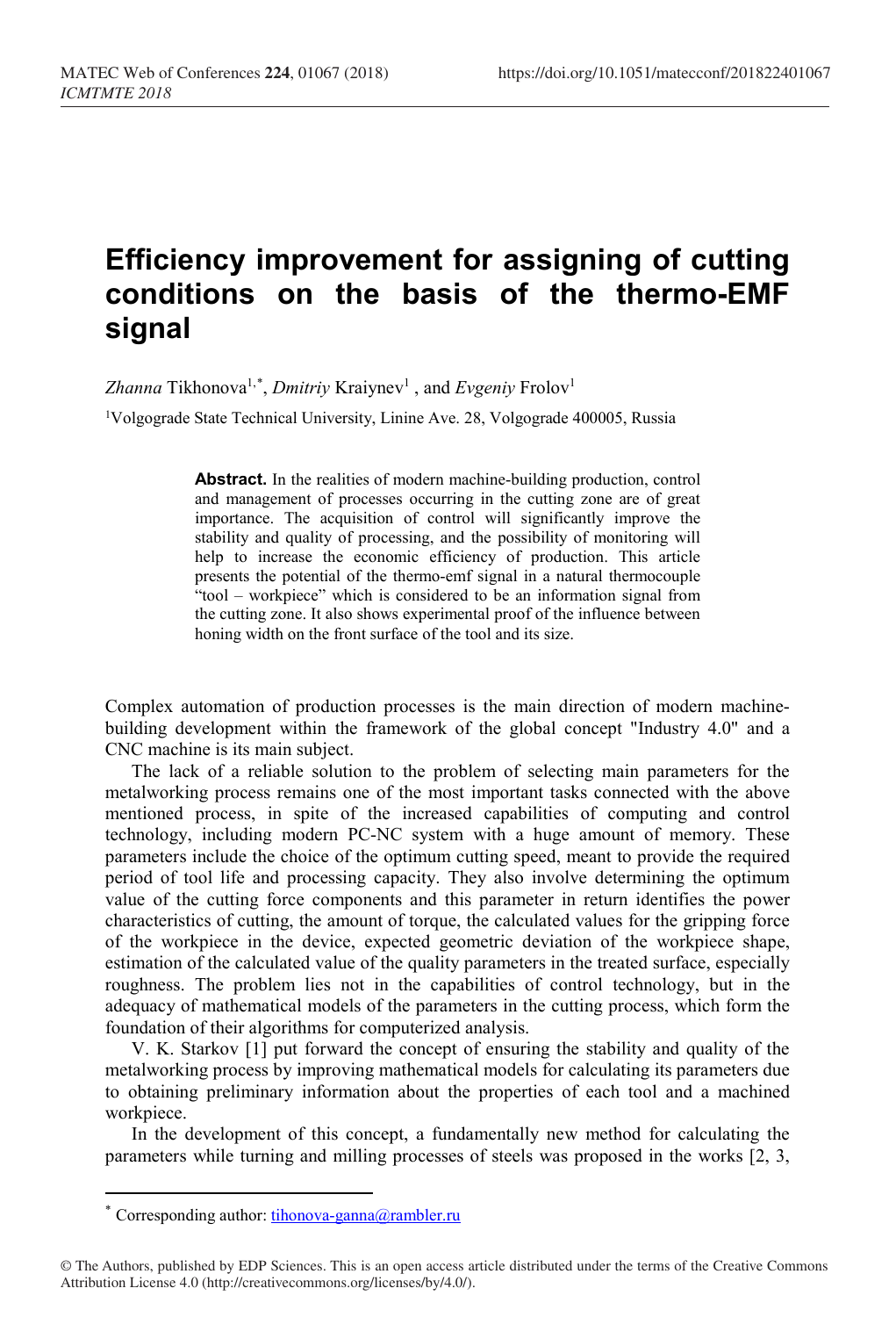4]. It is based on obtaining preliminary information about the properties of contact pairs due to the thermo-electromotive force (thermo-emf) which always accompanies edge cutting machining by tool material and it is generated by a natural thermocouple "tool workpiece". The variation of thermo-emf signal is known to occur due to a change in the work function of electrons from the hard alloy and the machined workpiece, and the value of the contact component of the thermo-emf signal in the "tool - workpiece" thermocouple will be determined if the electrochemical potential of electrons is equalized. This circumstance makes it possible to use the thermo-emf signal of a contact pair "tool workpiece", obtained in strictly defined test run modes,  $(V = 100 \text{ m/mm})$ , s = 0.1 m/rev, t  $= 1$  mm) [5], the same for all groups of machined and tool materials, as a diagnostic parameter for evaluating the physical and mechanical properties of various combinations of contact pairs "tool - workpiece", for the subsequent application and optimization of cutting modes for machining the same workpiece by this tool.

In general, the thermo-emf value of the natural thermocouple is determined by the expression [6].

$$
E=(\alpha_2-\alpha_1)(\Theta_a-\Theta_b)=\alpha_{1\cdot 2}(\Theta_a-\Theta_b)
$$
\n(1)

where  $\alpha_1$  and  $\alpha_2$  are specific or differential thermo-emf values for two different materials (a tool and a steel workpiece);  $\alpha_{1-2} = \alpha_2 - \alpha_1$  is a specific or differential thermoemf for a given pair, depending on the nature of contacted bodies and the temperature; Θ*<sup>a</sup>* and  $\Theta_b$  are steady-state temperatures of hot and cold junctions of a natural thermocouple.

It should be noted that the value of the thermo-emf in a trial passage is linearly connected with the geometric parameters of the instrument and takes these changes into account promptly [6].

Replaceable faceted inserts of different shapes with chip grooves in accordance with GOST 19042-80 belong to the group of cutters with a reduced face. When their thermo-emf changes, in order to reveal the relationship of the carbon content in the alloy, it is necessary to take into account the variations in the heat exchange conditions associated with the artificial change in the size of the contact areas along the front and back faces of the tool. [7]. Replaceable faceted disposable inserts of the same brand and geometry, usually have the same angles *y* and  $y_1$ ,  $\alpha$ ,  $\gamma$ ,  $\lambda$ . The spread in their values from batch to batch is in the range of 20-30. This allows us to say that the heat release conditions associated with these parameters can be assumed to be the same. According to GOST 19042-80 the permissible spread in values for the width of the сutter grinding land is within the range of 0.1-0.3 mm. But the operating practice shows that the actual dimension for the chamfer of cutter grinder of disposable inserts along the front face has significantly larger variations, namely 0.2-0.6 mm. This circumstance leads to inhomogeneous heat release conditions during the cutting process, which directly entails a violation of the linear dependence of the thermo-emf from the carbon content in the alloy. It happens due to the non-observance of the conditions for the identical heating of the hot junction of the thermocouple. Figure 1 shows the dependence of the influence of the honing width(the contact length Wh) along the front surface on the magnitude of the thermo-emf signal of a natural thermocouple for carbide tools of square shape of grades: VK8 and T14K8 GOST 19042-80 when processing steel 45.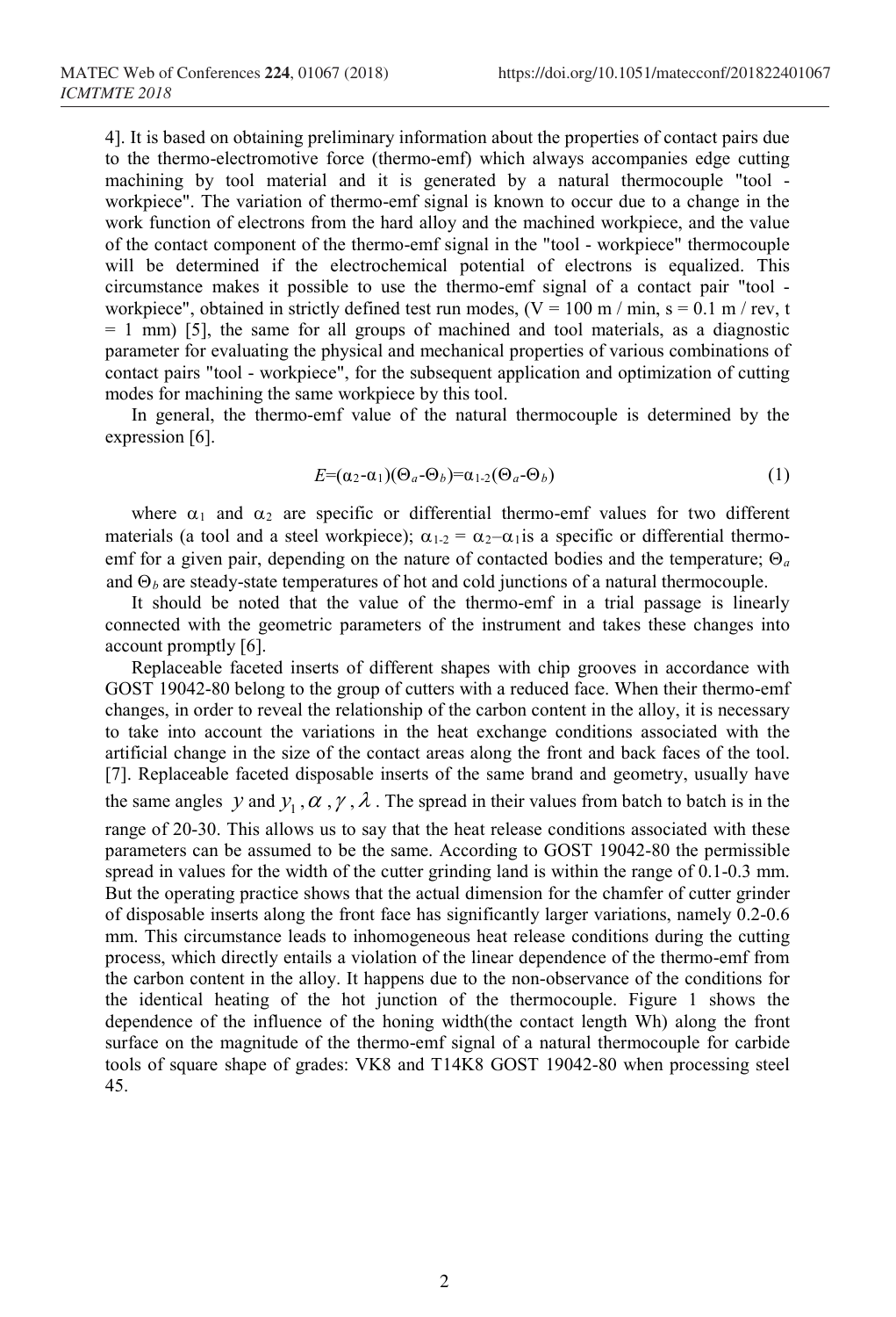

**Fig. 1.** Influence of the honing width Wh along the front surface of the tool on the magnitude of the thermo-emf for alloys VK8 and T14K8.

During the experiment, the heat release and heat transfer conditions for all the test inserts were identical, since the experimental sample inserts had the same geometric shape. Therefore, when the thermo-emf of the inserts 01-02 GOST 25395-90 was changed, the length of the natural contact of the chip scrap along the front surface of the tool was not violated.

The experiment started with the full length of natural contact with a smooth front surface of the insert (Wh =  $2.2$  ... 2.4 mm). Then, the length of the contact was artificially reduced by increasing the width of the chip groove at a constant depth *h* and fixing the thermo-emf signal of the natural thermocouple after the beginning of cutting. And the value of the flank wear land in each experiment was in the range of 0.08-0.1 mm. It should be noted that the shortening of the length of full contact along the front surface to a value of  $Wh \sim 0.5$  has an insignificant effect (practically no effect) on the change in the thermo-emf signal of the alloys both at a speed of  $1 \text{ m}$  / s, and at a speed of 1.57 m / s. However, in the range of variation of the contact length from 1 to 0.2 mm, a significant drop in the thermoemf signal is observed. (by 2.5-3 mV). This circumstance can be explained by the reduction of heat emission along the front surface of the tool, and consequently by the reduction of the heating temperature of the entire wedge. In the context of the same cutting conditions and with the same chemical composition of the carbide tool, a reduction in the contact length along the front surface by 0.1 mm results in a change in the thermoelectric signal of the natural thermocouple thermo-emf in the average by 0.4-0.6 mV.

Thus, the issue of preliminary evaluation of the contact pair (tool and steel workpiece) with the help of a thermo-emf signal is of a fundamental nature from the point of view of the information reliability about the cutting properties of the tool and acquires special importance for ensuring the reliability of the computer-assisted determination of edge cutting machining modes.